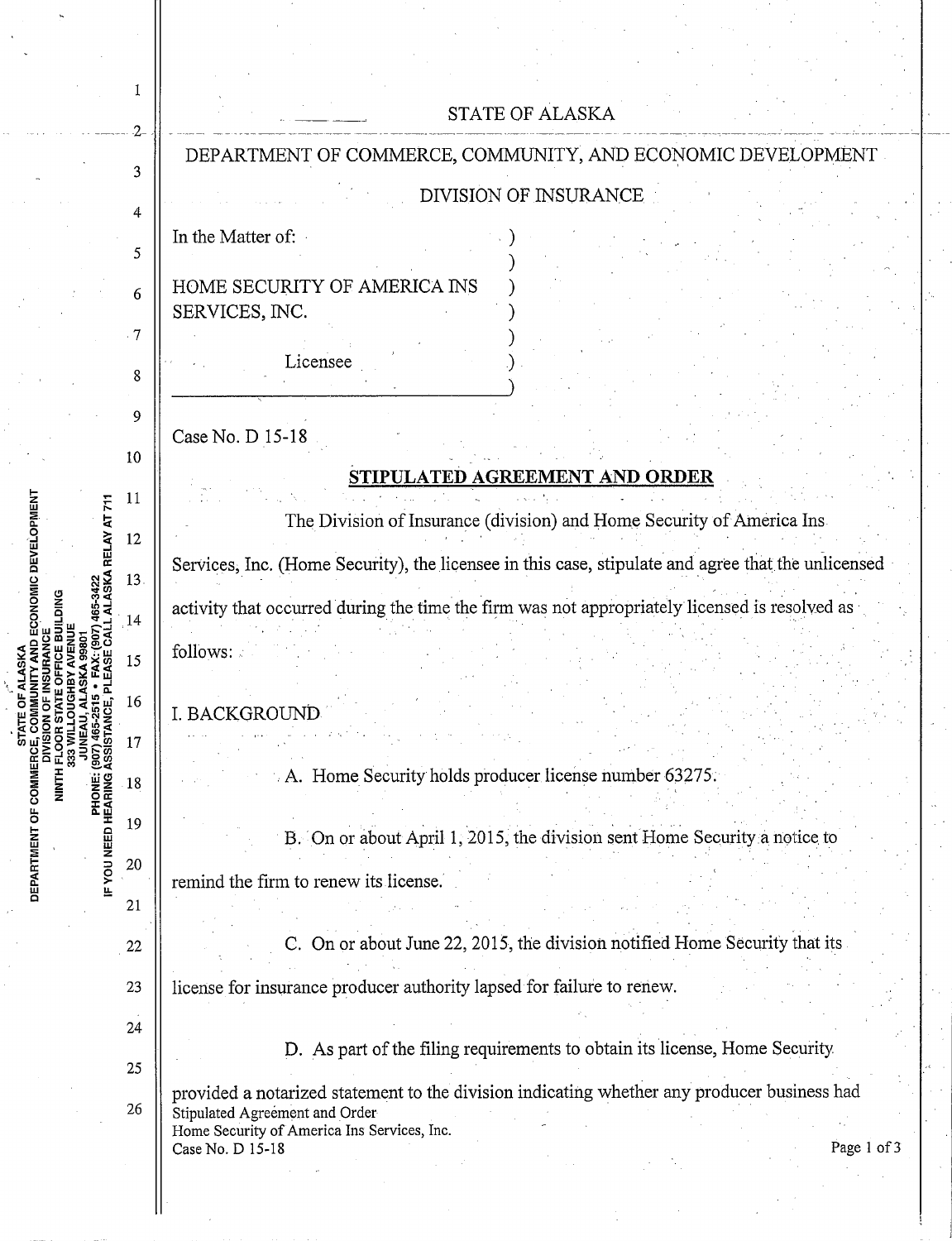been transacted while the firm was not appropriately licensed. This statement indicated that two policies were written between July 17, 2015 and September 1, 2015 with \$983.82 earned in compensation. These transactions subject Home Security to civil penalties under AS 21.27.440.

## **II. TERMS OF AGREEMENT**

1. Home Security agrees to pay a civil penalty under AS 21.27.440 in the amount of \$983.82 for the unlicensed activity that occurred between July 17, 2015 and September 1, 2015. The penalty of \$983.82 is payable within six months from the time Home Security has been notified that the director has signed the order approving this agreement.

2. By signing this agreement, Home Security understands and agrees that any failure to comply with the conditions of this agreement will be grounds to revoke, suspend, or not renew Alaska firm insurance producer license number. 63275.

3. Home Security understands that this agreement is not binding on the parties unless and until the director signs the order approving the agreement.

DATED:  $\frac{2|1|}{20|5}$ 

DATED:  $11/27/15$ 

21  $22<sub>1</sub>$ 23

24

25

26

 $\mathbf{1}$ 

 $\mathcal{D}$ 

 $\overline{3}$ 

À

5

6

 $\tau$ 

8

9

10

11

12

13

14

15

16

17

18

19

20

PHONE: (907) 465-2515 • FAX: (907) 465-3422<br>IF YOU NEED HEARING ASSISTANCE, PLEASE CALL ALASKA RELAY AT 711

**MUNITY AND ECONOMIC DEVELOPMENT** 

**DEPARTMENT OF COMMERCE, COMMUNITY AND**<br>DIVISION OF INSURAN<br>DIVISION OF INSURAN<br>DIVISION OF INSURANT PLOOR STATE OFFICE<br>S33 WILLOUGHBY AVEN

Stipulated Agreement and Order Home Security of America Ins Services, Inc. Case No. D 15-18

DIVISION OF INSURANCE

Chris Murray Program Coordinator

HOME SECURITY OF AMERICA INS SERVICES, INC.

M Engel  $Bv:$ Lucinda M. Engel

Page 2 of 3